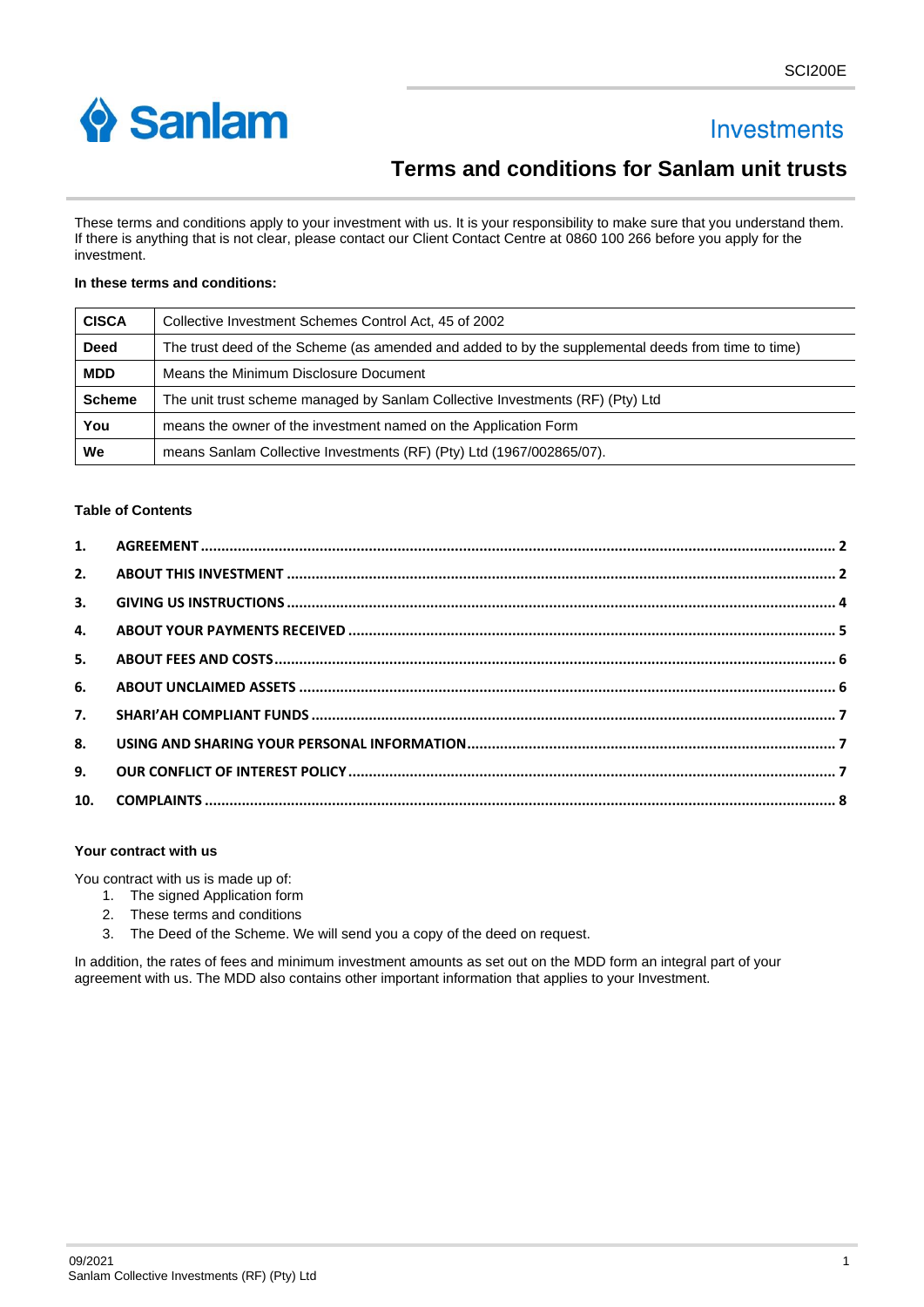# <span id="page-1-0"></span>**1. Agreement**

By signing the Application form, you confirm that:

- 1. You have the authority and legal competence to enter into this transaction.
- 2. You confirm that you have received legal and financial advice where required.
- 3. You have read and understood the contents of this application form and annexures and agree to its terms and conditions.
- 4. You understand that the Deed applies to this investment.
- 5. The information you have given about your country of citizenship and country of tax residence is correct.
- 6. The money you invest comes from a legitimate source. You agree to answer any questions on the source of money you use for this investment and give extra information, where necessary. (This is required by the Prevention of Organised Crime Act, 1998.)
- 7. You are aware of and consent to all costs and charges relating to this investment.
- 8. You understand that there is no guarantee with regards to the capital investment.
- 9. You are familiar with the content and you understand the relevant minimum disclosure documents.
- 10. You understand that it is your obligation to familiarise yourself with and accept the risks associated with this investment.
- 11. You accept full responsibility for informing Sanlam of any changes in your personal information (e.g. change of address, change of surname and contact details).

# <span id="page-1-1"></span>**2. About this investment**

## **About unit trusts**

Unit trusts are investments where your money is pooled with money of other investors to buy a collection of assets together. The collection of assets (known as a portfolio) could include shares, bonds, property and cash. The portfolio is divided into many equal units and each investor receives a number of units for the amount they invested. We have established a scheme whereby we can administer multiple portfolios or funds, each having their own investment objective.

The Deed sets out the rules for how we manage the scheme and each fund.

Unit trusts are generally medium to long term investments.

#### **Sanlam Collective Investments, the fund manager and trustee of the Scheme**

Sanlam Collective Investments (RF) (Pty) Ltd is the authorised manager of the Scheme (including all funds under the Scheme) in terms of CISCA. The Sanlam Group is a full member of the Association of Savings and Investment South Africa.

We take full legal responsibility for co-branded portfolios, which are funds where we establish and administer the fund, while the management of the assets of the fund and the marketing of the fund is done by the fund manager.

We appoint fund managers to manage the investments of each fund in terms of a mandate which give them the authority to do so. The fund managers are authorised financial services providers in terms of the Financial Advisory and Intermediary Services Act, 2002. The details of the fund manager of a particular fund is set out on the MDD of that fund.

Standard Bank of South Africa Limited is the appointed trustee of the Scheme in terms of the Deed and is authorised in terms of CISCA. The trustee supervises our administration of the Scheme in terms of CISCA and also holds all the assets of the funds in safe custody.

## **You decide about the suitability of this investment for your needs**

By investing in the Sanlam unit trusts, you confirm that:

- 1. You accept the risks associated with this investment.
- 2. We didn't give you any financial or investment advice about the investment.
- You have taken care to consider whether this investment is suitable for your own needs, personal investment objectives and financial situation.

## **The importance of the minimum disclosure documents (fund fact sheets)**

The minimum disclosure documents (MDDs) are documents that explain the nature and performance of the funds you invest in, as well as the applicable risk profile. They also set out the fees, charges and maximum commissions relevant to each fund. You can find the relevant minimum disclosure documents on our website at [www.sanlamunittrusts.co.za](file:///C:/Users/c_avashneem/Desktop/Forms%20work/AEOI/www.sanlamunittrusts.co.za) or you can call us on 0860 100 266.

#### **By signing this Application Form, you declare that you understand the minimum disclosure documents that are relevant to the funds you choose.**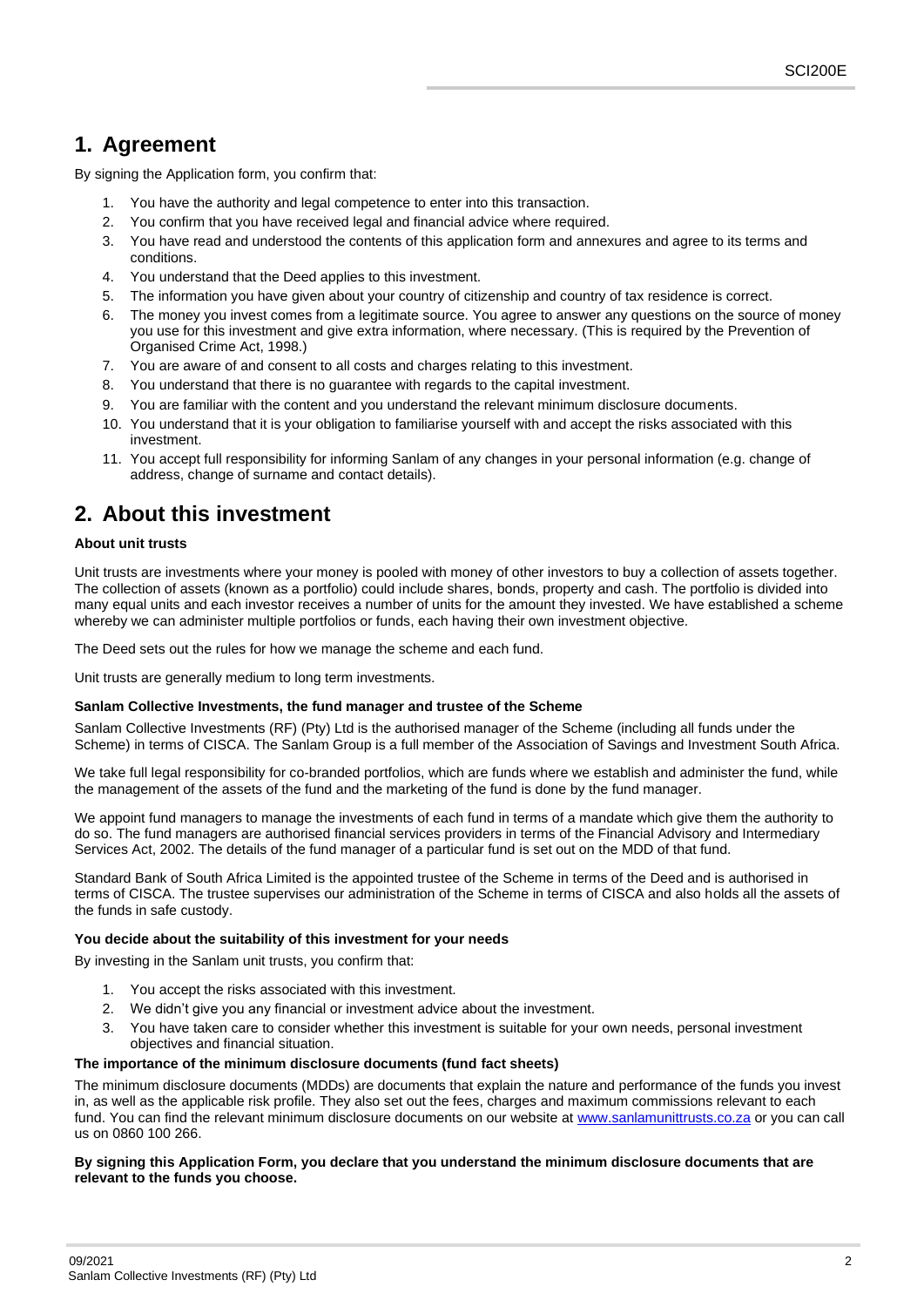#### **Your investment can go down or up**

- 1. The value of units (known as participatory interests) may go up or down.
- 2. Past performance is not necessarily an indication of future performance.
- 3. The capital value and investment return of your portfolio may go up or down. **We do not provide any guarantees about the capital or the returns of a portfolio.**
- 4. Portfolios that invest in international investments, or investments in foreign securities may carry extra risks and there may be limited market information.

#### **How we calculate the unit prices**

- We calculate unit trust prices on a net-asset value basis as set out in the Deed. (The net-asset value is the total value of all assets in the portfolio, including any income that has accrued, minus any allowable deductions from the portfolio, divided by the number of units in the portfolio.) We calculate the price daily and every buy and sell of units will take place at the price that was calculated for that day ("the ruling price").
- 2. Unit trusts are traded at ruling prices using forward pricing. (Forward pricing means that the price used for buy and sell orders of units is the next net-asset value or forward price. That means that the unit price that will be used for a transaction is not known at the time that the instruction is given.).
- 3. The price of units may go up or down according to the value of the underlying assets in the relevant portfolio. This excludes the money-market funds.
- 4. For the Sanlam Alternative Income Fund and any money market funds, the price of each unit is aimed at a constant value. This means that all returns are provided in the form of a distribution and that a change in the capital value will be an exception and only due to abnormal losses

#### **About managing the fund**

- We may borrow money in an amount up to 10% of the portfolio's market value, but only when assets cannot be realised to repurchase or cancel participatory interests.
- 2. We can lend the securities of a fund to other parties subject to the requirements of the Deed. This is called scrip lending and is a common practice in financial markets where a party borrows a security that it does not have at a particular point in time for a particular purpose. The party lending the security (which will be us in this instance) earns a lending fee. We will only allow a fund manager to lend securities of a fund if the fund manager can earn an income for the fund without unduly increasing the risk of the fund by doing so. We are not allowed to borrow securities.
- 3. We have the right to close any portfolios for new investors at any time to manage them more efficiently in accordance with their mandates.

#### **About income payments**

We distribute all the net income and dividends earned on the underlying investments of a fund to investors. Each investor is entitled to a distribution proportionate to the number of units they hold in the fund. You can choose to receive your distribution as a cash payment, or we can reinvest it on your behalf. If you choose reinvestment, we will purchase more units for you. The reinvestment amounts will have the same value as you would have received had you chosen a cash payment.

Funds can distribute on a monthly, quarterly or bi-annual basis as per the supplemental deed of that fund. You can check the distribution frequency of the funds you have chosen on the MDD. You will receive your distribution payment or reinvestment [within a month] of the date on which the distribution was calculated and declared.

We will pay income payments to your bank account only if the investment transaction (for example, debit orders or deposits) that was used to buy units has been cleared by the bank by the income payment date. If the investment transaction has not cleared, we will reinvest income payments.

#### You can make changes to your investment

You can make changes to your investment as your personal circumstances change. You can change your fund choices, sell some or all of your units, and make extra payments into your investment. As changes to your investment could impact your original investment goals, please speak to your financial adviser or broker.

More information about this investment, including brochures, application forms and annual or quarterly reports are available. Please contact our Client Contact Centre.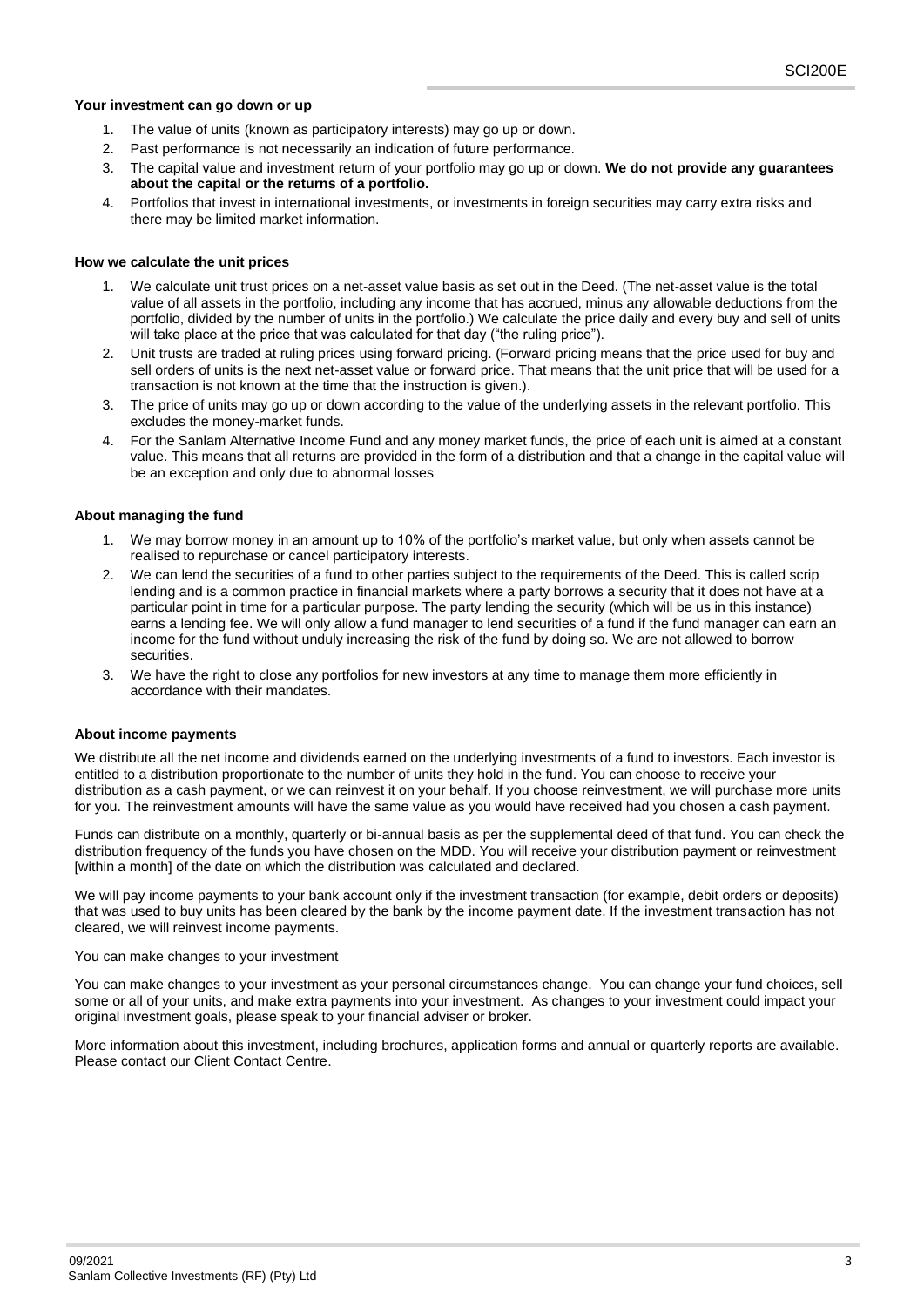# <span id="page-3-0"></span>**3. Giving us instructions**

# **Who can give instructions?**

We can only accept instructions from and give information to the following people:

- the investor. This is the person who is registered with us as the investor, even if the payer is someone else. We will register the person whose name is completed as the investor on the signed application form as the investor. If the investor is a child, we will give information to the child's parent(s) or guardian(s).
- the authorised signatory (in the case of an investor that is not an individual).
- your duly appointed agent (as per an acceptable power of attorney, to be provided to us)
- another authorised person (such as a curator, executor of a deceased estate or the trustee/liquidator of an insolvent person)
- the appointed financial adviser (if applicable)
- Any regulatory bodies, as required by law

#### **A note on accounts for minors**

A child under the age of 18 is a minor in South African law which means that they do not have full capacity to conclude transactions. A minor must therefore be represented by one of their parents or guardians in all matters with us.

A child may have one or more than one guardian in which case both guardians have equal rights and responsibilities in respect of the child's account with us. We will only act on instructions from a parent/guardian if they provide us with the necessary documentation required by FICA (Financial Intelligence Centre Act).

If you are not the minor investor's parent or guardian but wish to open an account on their behalf and/or contribute to their investment, you need to ensure that the account is opened by a parent or guardian.

Once a child turns 18 years old, the child will attain full capacity and the parent(s)/guardian(s) will no longer have any rights to the account. The investor (after 18 years of age) can then deal with their account as they deem fit and we are under an obligation to identify and verify their information under FICA. We will request assistance from the parent/guardian that opened the account or who had authority until the investor's 18th birthday to act on the account to ensure that the investor is given control to their account.

## **Make sure instructions are clear and complete**

An instruction must be **complete**. To be complete, you must:

- 1. Use the correct form for the transaction. (Forms can be obtained from [www.sanlaminvestments.com\)](http://www.sanlaminvestments.com/)
- 2. Complete the form and sign wherever relevant.
- 3. Check that the instructions are clear.
- 4. Attach any supporting documents we ask for.

Once we have received the complete instruction, we can process it. Processing does not mean finalising a transaction but rather going through all the steps required to give effect to it. This may take a few hours or a few days depending on the type of transaction.

If an instruction is not complete, processing will be delayed.

## **Electronic signatures and digital transacting**

We use an ordinary electronic signature process as contemplated in section 13(3) of the Electronic Communications and Transactions Act, 2002 for the signing of certain documentation, including where available, application forms. Where applicable, we will make details of the process, including how it works and the security protocols in place, available to you on our website or other means.

By affixing your electronic signature to the Application Form you will agree to be bound by these terms and conditions and any and all amendments or variations thereto. By affixing your electronic signature to any other form of document from time to time, you will agree to be bound by the terms and conditions set out in that document.

You warrant that you are the person affixing your ordinary electronic signature and that you will put in place reasonable measures to ensure that no other persons have access to your ordinary electronic signature. You also acknowledge that you are familiar with the risks of using ordinary electronic signatures as opposed to "wet ink" signatures and that you accept such risk.

We may also, from time to time, make solutions available to you or your financial adviser whereby we can receive instructions via digital means (from you or your adviser). Before processing an instruction which we received in this manner, we will ask for your confirmation of the instruction. We will obtain your confirmation via digital means, for example by SMS. You agree that we may act upon instructions received via digital means, that you are familiar with the risks of transacting via digital means and that you accept such risk.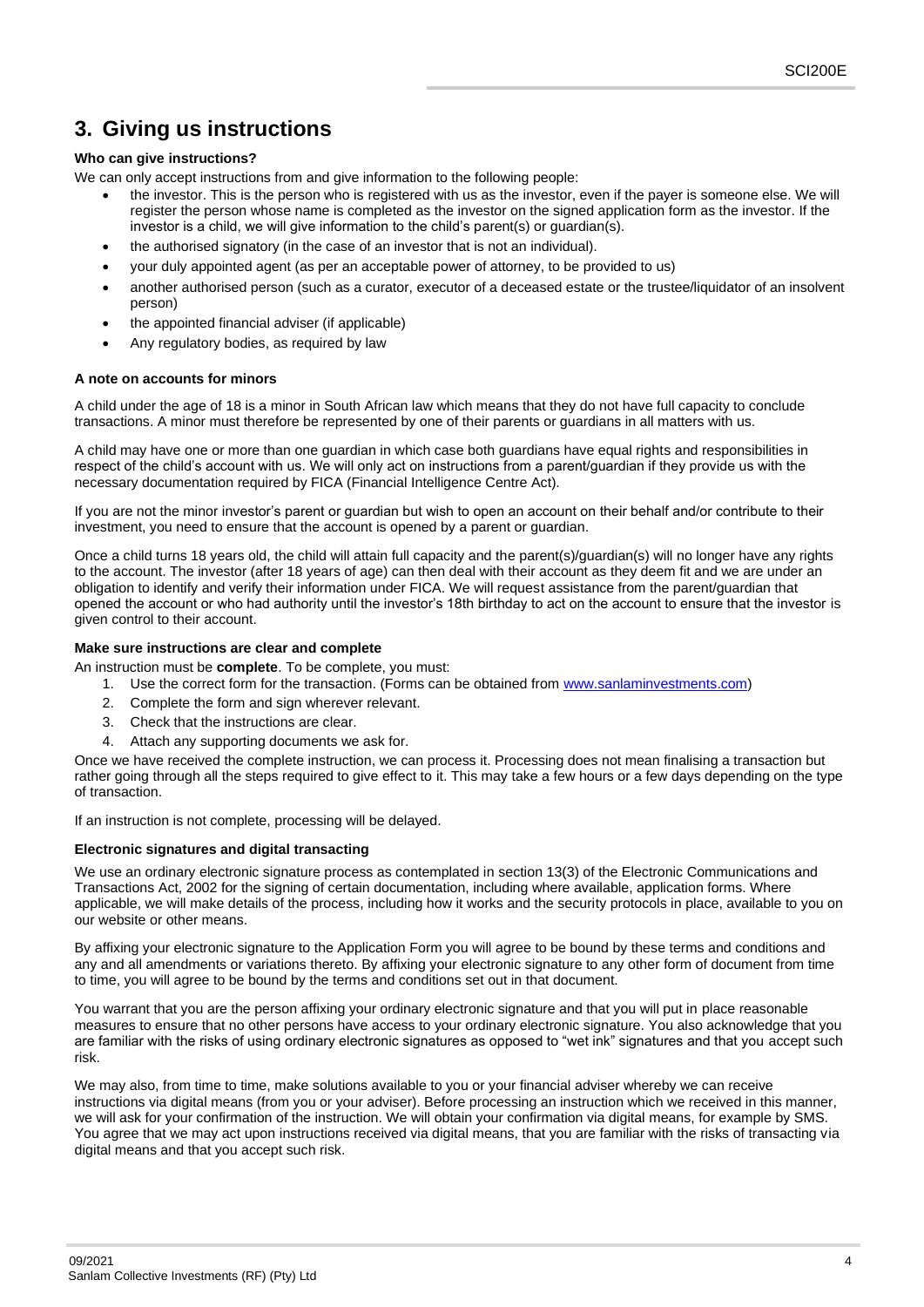#### **The price of units for the transaction**

We price your transaction using the ruling price of the fund for the day the transaction is processed. If we receive your complete instruction before the cut-off time, the transaction will be processed at the price calculated that day. If we receive your complete instruction after the cut-off time, your instruction will stand over to the next day and you will receive the next day's price. The day on which we receive all of the required information that will make your instruction complete will be the day on which your instruction is regarded as complete. Any loss caused by a delay in processing due to incomplete information will be for your account.

#### **Check the cut-off times**

There are cut-off times for giving us instructions to perform transactions for you. These are:

- 11:00 for the Sanlam Alternative Income Fund
- 13:00 for money market funds and
- 15:00 for all other funds.

#### **Check the applicable minimum investment amounts.**

Minimum amounts apply for certain instructions or funds. These minimum amounts are set out on the MDD and/or our website from time to time. You also have to maintain a prescribed minimum balance in your investment account. We will publish this minimum amount on our website.

You undertake that you will periodically increase your contributions to keep up with the minimums. You will also ensure that your account balance remains within these minimums. You will ensure that your balances do not fall below the minimums due to a switch or a disinvestment. We reserve the right to require you to switch or disinvest your entire holding in a fund or the balance of your account if the balance remaining would fall below the prescribed minimums.

#### **When you won't receive interest**

We don't pay interest in any of the following circumstances:

- money is deposited for investment in a fund after the cut-off time
- money is deposited on a non-business day (that is, public holidays, Saturdays and Sundays). If a debit order collection date falls on a non-business day, we will collect it on next business day.
- the deposit is made to the wrong account
- the instruction is not complete (see above for complete instructions).

## **Ring-fencing large withdrawals**

We have the right to ring-fence when we receive sell orders from investors that are more than a defined threshold (Notice 573 of CISCA applies). A large withdrawal from the fund may result in the fund manager having to sell some of the underlying investments of the fund to come up with the cash needed to settle the sell order of the investors. Ring- fencing means separating assets and delaying the sale of units. We do this so that we are not forced to sell the underlying investments at a price that could have a negative impact on other investors. If your sell instruction is affected by such a ringfencing, we will contact you to discuss the process.

#### **You may not trade your units in a manner prejudicial to other investors**

Certain practices may have a prejudicial effect on other investors in a fund. We may monitor your account for patterns of trading and transaction sizes for practices such as market timing, which is an arbitrage method where an investor systematically purchases and sells units within a short time period taking advantage of imperfections in the determination of the net asset value of funds. These practices are not acceptable as it affects the performance of the funds through an increase in costs or a dilution of profits caused by the increase in trading.

We therefore expressly reserve our rights to reject instructions for switches from an investor where we have reason to believe that the investor is engaging in such practices so as to ensure that we can take the necessary steps to protect the other investors in the funds.

# <span id="page-4-0"></span>**4. About your payments received**

## **You declare the money you invest is from a legitimate source**

You declare that the money you invest comes from a legitimate source. You agree to answer any questions on the source of money you use for this investment and give extra information, where necessary.

#### **We can collect your money by debit order**

If we are unable to collect your monthly debit order for any reason, we will reverse the units we bought for that transaction at no cost to you. However, you will be responsible for any bank charges we incur as a result. We will debit your account with the units allocated to you.

If your debit order does not go through on three consecutive occasions, we will automatically cancel the debit order. This means that you will have to complete a new debit order instruction form to reinstate the debit order.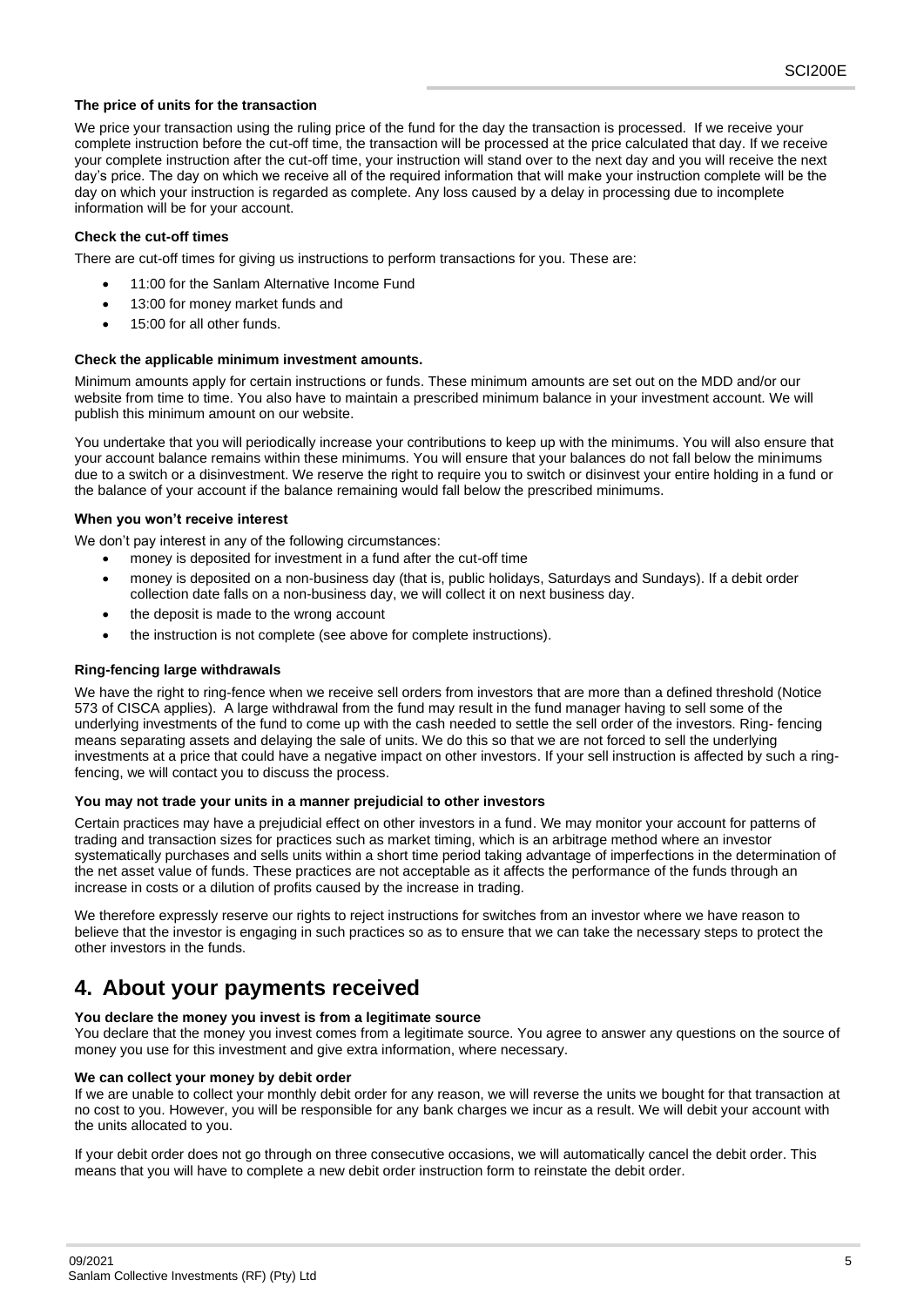# <span id="page-5-0"></span>**5. About fees and costs**

# **Fees**

The following fees apply to this investment. By signing this Application Form, you agree to these fees and confirm that you understand how they impact the value of your investment.

| Financial adviser initial fee (payable    | The initial fee plus VAT is payable upfront. This is deducted from any amount we                                                                                                                                                                                                                                                                                                                                                                                                                                                       |
|-------------------------------------------|----------------------------------------------------------------------------------------------------------------------------------------------------------------------------------------------------------------------------------------------------------------------------------------------------------------------------------------------------------------------------------------------------------------------------------------------------------------------------------------------------------------------------------------|
| to your adviser)                          | receive and the net amount is invested in the fund.                                                                                                                                                                                                                                                                                                                                                                                                                                                                                    |
| Financial adviser annual fee              | The annual fee is an annual percentage (for example, x%) of your investment value. It                                                                                                                                                                                                                                                                                                                                                                                                                                                  |
| (payable to your adviser)                 | is calculated every day and deducted from your investment value monthly.                                                                                                                                                                                                                                                                                                                                                                                                                                                               |
| Annual management fees (payable<br>to us) | The annual management fees for each fund you invest in are set out in the relevant<br>minimum disclosure documents. It is calculated every day and deducted from the fund<br>itself in accordance with CISCA. An annual management fee can have a fixed<br>component (which means that it is charged as a percentage of the fund's value) and a<br>performance-based component. The minimum disclosure document of the fund will se<br>out whether performance fees are charged, and if so, how it is calculated and at what<br>rates. |

#### **Funds with higher fees**

- 1. **A fund of funds** is a portfolio that invests in portfolios of collective investment schemes, which set their own fees. This could result in a higher fee structure for the fund of funds.
- 2. **A feeder fund** is a portfolio that consists only of units in a single portfolio of another collective investment scheme, which sets its own fees. This could result in a higher fee structure.

## **Costs carried by the fund**

Apart from the annual management fees, the following costs are deducted from the fund in accordance with CISCA.

- Any charge payable when buying or selling assets of the portfolio such as :
	- o brokerage (what brokers on the stock exchange earn for buying and selling securities)
	- o securities transfer tax (STT)
	- o value added tax (VAT)
- auditor's fees
- bank charges
- trustee and custodian fees
- any other levies and taxes

The costs are thus shared equally by all investors in proportion to the number of units they own. The deduction of the costs decreases the net asset value of the fund. Although you do not pay for the above costs directly like you do with fees, it still impacts the value of your investment.

## **Taxes**

The taxes payable in relation to the underlying investments of a fund may impact the value of your investment and are included in the costs of the fund. (TER - Total Expense Ratio and EAC -Effective Annual Costs - EAC).

Value-added tax payable on the services rendered to you by us or your financial adviser will be levied at the rate applicable from time to time. We are also required to apply dividend withholding tax (DWT) in respect of your investment at the applicable rate.

We do not have to notify you of the changes in these rates from time to time as they apply as a matter of law, but we may communicate it to you for your informational purposes. You can also consult your tax certificates at the end of a tax year to see what taxes applied to your investment during the reporting period.

# <span id="page-5-1"></span>**6. About unclaimed assets**

An unclaimed asset is any unit trust investment where there have been no transactions for ten years. In the case of a deceased estate, it is where more than three years have passed since we have received the notice of death. Our policy is to continue reinvesting all income distributions until the unit trust is sold, regardless of the time frame.

According to ASISA's Unclaimed Assets standard, we follow a process of tracing investors or beneficiaries on any unclaimed assets. We can recover reasonable administrative costs from the value of the portfolio, which will reduce the investment value. We stop tracing when the investment value goes below R1000 or when the costs of tracing exceed the benefit of tracing. More information on the ASISA Standard on Unclaimed Assets and the processes is available on www.asisa.org.za or from our Client Contact Centre on 0860 100 266.

To prevent your investment becoming an unclaimed asset, it is your responsibility to inform us of any changes in your personal information.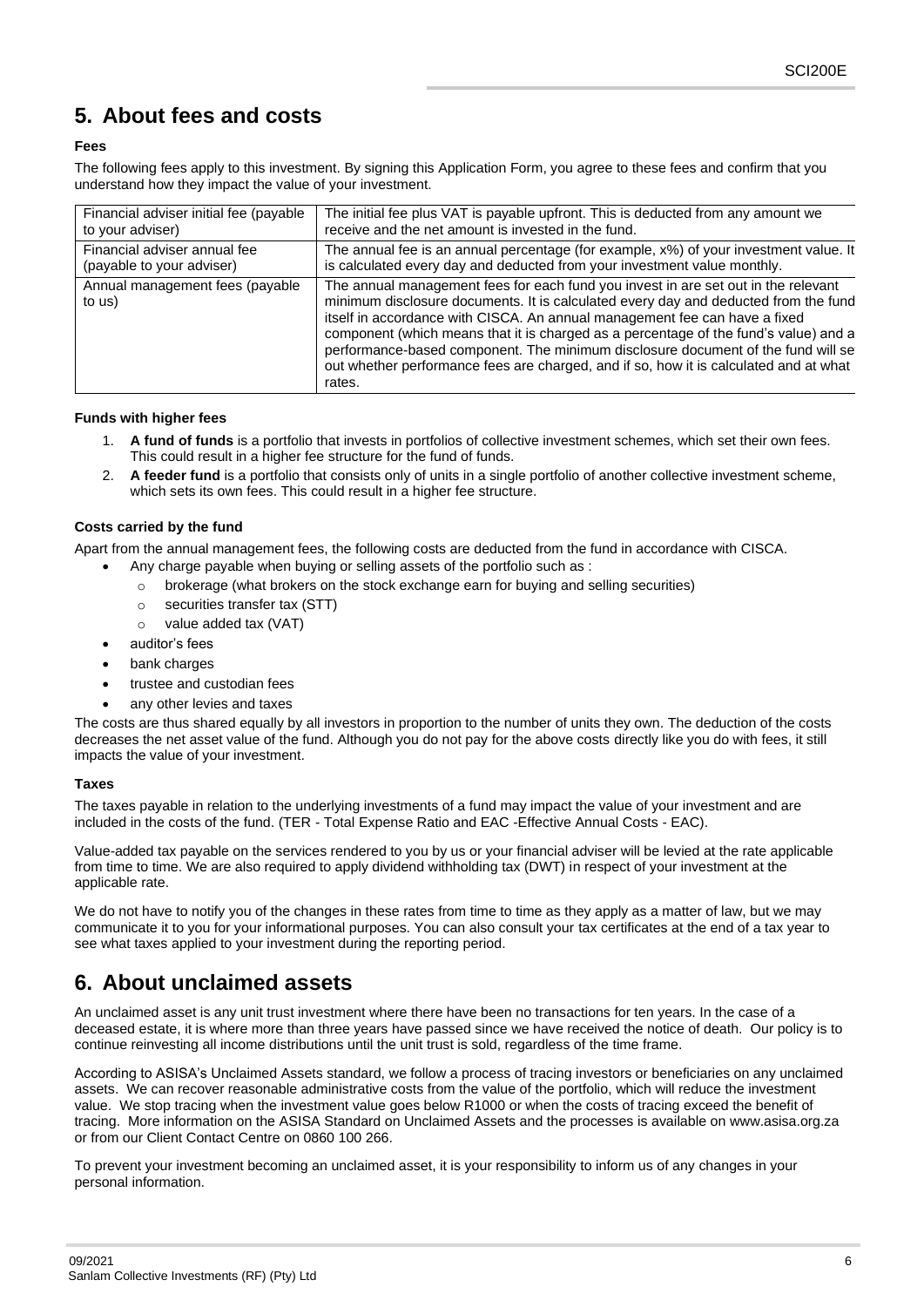# <span id="page-6-0"></span>**7. Shari'ah compliant Funds**

Shari'ah" or "Shari'ah Compliant" refers to Islamic Law as interpreted by the Shari'ah Advisory Committee appointed by the Fund

"Shari'ah Advisory Committee" or "SAC" is an independent body of specialist in Islamic commercial law entrusted with the duty of directing, reviewing and supervising the activities of the Fund.

The client accepts that a Shari'ah compliant fund will be managed according to the guidelines issued by the Shari'ah Advisory Committee (SAC).

The client accepts that any income deemed to be non-permissible by the SAC will be paid to the charitable organizations approved by the SAC in accordance with the principles of Shari'ah. The client accepts that such non-permissible income (NPI) does not form part of their income nor will such NPI be re-invested.

For tax purposes, income may be recorded as interest on the clients' tax certificate, but that this is for recording purposes only. The client understands that this income is Shari'ah compliant as approved by the SAC.

# <span id="page-6-1"></span>**8. Using and sharing your personal information**

# **The Sanlam Privacy Statement**

**Your privacy is important to us. We will use personal information about you, your beneficiaries and dependants only in line with our [privacy statement.](https://www.sanlaminvestments.com/Documents/sig-privacy-statement.pdf) Our Privacy Statement applies to the processing of your personal information by us.**

## **You consent to the processing of your personal information**

By completing and signing an application form and/or investing with us, you consent to the collection and processing of your personal information. If you are investing on behalf a minor child, you warrant that you are the competent person to consent on behalf of such child.

We mainly collect personal information about you to offer you the best service and to comply with applicable law. You will either provide the information to us directly (for example in the Application Form) or we may collect the information from other sources (for example an identity verification tool). We will also process your personal information for all of the further purposes set out in our **privacy statement** as published on our website from time to time.

If you refuse to provide certain personal information which are mandatory to provide to comply with law or to support your application, we may reject your transactions (which may cause a delay in processing your instruction) or refuse to do further business with you.

## **Privacy Statement**

We may update the privacy statement as published on our website from time to time. By remaining invested with us you consent to us processing your personal information in the manner and for the purposes described in the privacy statement.

## **What we use your personal information for**

We use your personal information for the purposes set out in our privacy statement. **You give us permission to share your personal information in certain circumstances** 

The services and products we provide are of such a nature that it is often necessary to share personal information with third parties to render an effective service. The privacy statement sets out who we share your information with, under which circumstances and for which purposes.

If you have indicated your consent on the Application Form to receive marketing information, then we will share your personal information for possible marketing or cross-selling purposes within the Sanlam Group.

## **Protecting your personal information**

We will take all reasonable steps necessary to secure the integrity of any personal information which we hold about you and to safeguard it against unauthorized access. We will keep your information confidential and secure. You understand that we cannot guarantee the security of information that you send to us by electronic means, and you do so at your own risk.

## **Tell us about any changes to your personal information**

It is your responsibility to tell us about changes to your name, address, contact details and banking details. An Investor Details Update form is available fro[m www.sanlamunittrusts.co.za.](http://www.sanlamunittrusts.co.za/)

# <span id="page-6-2"></span>**9. Our conflict-of-interest policy**

We manage, report and disclose all actual and potential conflicts of Interest in line with the Managers Conflicts of Interest and Outsourcing Policy. You can ask us for a copy or find it at [www.sanlamunittrusts.co.za.](http://www.sanlamunittrusts.co.za/)